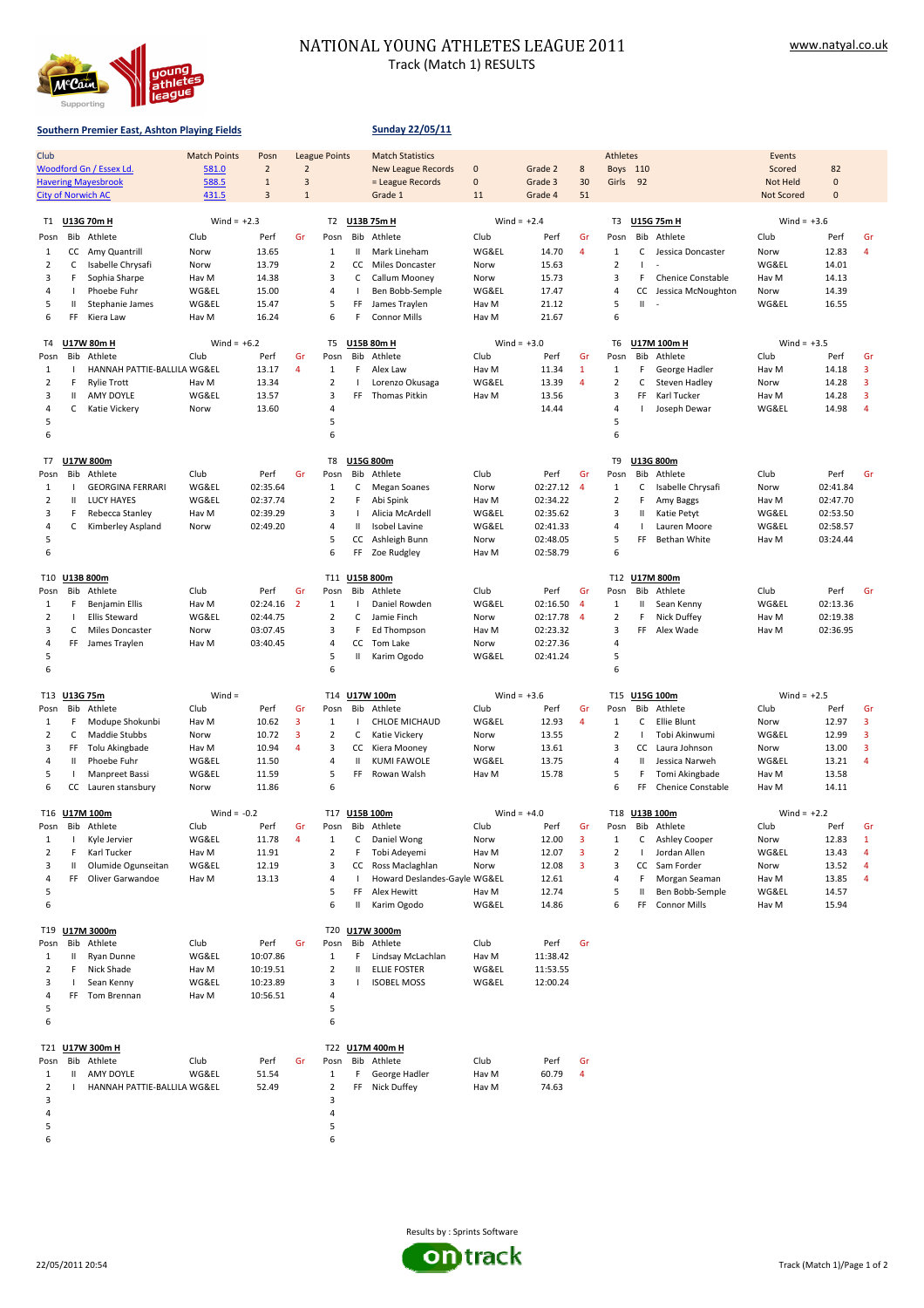

## NATIONAL YOUNG ATHLETES LEAGUE 2011 Track (Match 1) RESULTS

# **Southern Premier East, Ashton Playing Fields Sunday 22/05/11**

|                     | T23 U13G 150m<br>Wind = $+1.7$ |                              |               |                      | T24            |                     | U13B 200m | Wind = $+1.7$           |               | T25      |                | U15G 200m      | Wind = $+1.4$ |                                     |          |                |         |
|---------------------|--------------------------------|------------------------------|---------------|----------------------|----------------|---------------------|-----------|-------------------------|---------------|----------|----------------|----------------|---------------|-------------------------------------|----------|----------------|---------|
| Posn                | Bib                            | Athlete                      | Club          | Perf                 | Gr             | Posn                | Bib       | Athlete                 | Club          | Perf     | Gr             | Posn           | Bib           | Athlete                             | Club     | Perf           | Gr      |
| 1                   | F.                             | Modupe Shokunbi              | Hav M         | 21.61                | $\overline{4}$ | 1                   |           | C Ashley Cooper         | Norw          | 26.04    | 1              | $\mathbf{1}$   | Ш             | Jessica Narweh                      | WG&EL    | 27.49          | 4       |
| $\overline{2}$      | FF                             | Tolu Akingbade               | Hav M         | 22.11                | $\overline{4}$ | $\overline{2}$      | F         | Benjamin Ellis          | Hav M         | 26.28    | $\mathbf{1}$   | $\overline{2}$ |               | Tobi Akinwumi                       | WG&EL    | 27.59          | 4       |
| 3                   | C                              | Isabelle Chrysafi            | Norw          | 22.11                | 4              | 3                   | cc        | Sam Forder              | Norw          | 28.04    | 4              | 3              | F             | Tomi Akingbade                      | Hav M    | 28.05          |         |
| 4                   | CC                             | Lauren stansbury             | Norw          | 24.65                |                | $\overline{4}$      |           | Jordan Allen            | WG&EL         | 28.68    | 4              | 4              | c             | <b>Megan Soanes</b>                 | Norw     | 28.20          |         |
| 5                   | Ш                              | Amy Watkins                  | WG&EL         | 25.94                |                | 5                   | FF        | <b>Connor Mills</b>     | Hav M         | 32.89    |                | 5              | СC            | Jessica McNoughton                  | Norw     | 29.58          |         |
| 6                   | т                              | Stephanie James              | WG&EL         | 26.30                |                | 6                   | п         | Mark Lineham            | WG&EL         | 34.26    |                | 6              | FF            | Sidnie Phillips                     | Hav M    | 34.23          |         |
|                     |                                |                              |               |                      |                |                     |           |                         |               |          |                |                |               |                                     |          |                |         |
| T26                 |                                | U15B 200m                    | Wind = $+4.1$ |                      |                | T <sub>27</sub>     |           | U17W 200m               | Wind = $+4.7$ |          |                | <b>T28</b>     |               | U17M 200m                           | $Wind =$ |                |         |
| Posn                | Bib                            | Athlete                      | Club          | Perf                 | Gr             | Posn                | Bib       | Athlete                 | Club          | Perf     | Gr             | Posn           | Bib           | Athlete                             | Club     | Perf           | Gr      |
| 1                   | т                              | Kingsley Anor                | WG&EL         | 25.27                | $\overline{4}$ | 1                   | с         | Kiera Mooney            | Norw          | 27.47    |                | $\mathbf{1}$   |               | Joseph Dewar                        | WG&EL    | 23.30          | 3       |
| $\overline{2}$      | $\mathsf F$                    | Tobi Adeyemi                 | Hav M         | 25.48                | 4              | $\overline{2}$      | F         | Deborah Knight          | Hav M         | 27.51    |                | $\overline{2}$ | Ш             | Kyle Jervier                        | WG&EL    | 24.37          |         |
| 3                   | C                              | Daniel Wong                  | Norw          | 25.51                | $\overline{4}$ | 3                   | FF        | <b>Bethany Chambers</b> | Hav M         | 28.58    |                | 3              | FF            | Reece Mathurin                      | Hav M    | 24.47          |         |
| 4                   | $\mathbf{H}$                   | Howard Deslandes-Gayle WG&EL |               | 26.42                |                | $\overline{4}$      | Ш         | RHIANA VAN HOWE         | WG&EL         | 29.01    |                | $\overline{4}$ | C             | Alex Lubbock                        | Norw     | 24.48          |         |
| 5                   | CC                             | Ben Matsuki Williams         | Norw          | 26.55                |                | 5                   | ı         | NYA PETINAUD            | WG&EL         | 32.29    |                | 5              | F             | <b>Harry Phillips</b>               | Hav M    | 25.22          |         |
| 6                   | FF.                            | Joshua Norman                | Hav M         | 27.27                |                | 6                   |           |                         |               |          |                | 6              |               |                                     |          |                |         |
|                     |                                |                              |               |                      |                |                     |           |                         |               |          |                |                |               |                                     |          |                |         |
| T29                 |                                | U13G 1200m                   |               |                      |                | T30                 |           | U13B 1500m              |               |          |                | T31            |               | U15G 1500m                          |          |                |         |
| Posn                | Bib                            | Athlete                      | Club          | Perf                 | Gr             | Posn                | Bib       | Athlete                 | Club          | Perf     | Gr             | Posn           | Bib           | Athlete                             | Club     | Perf           | Gr      |
| 1                   | -1                             | Rosie Poole                  | WG&EL         | 04:16.55             |                | 1                   | с         | Alfie Linstead          | Norw          | 05:10.89 | $\overline{4}$ | $\mathbf{1}$   | F.            | Lydia Hallam                        | Hav M    | 04:54.83 2     |         |
| $\overline{2}$      | FF                             | Jessica Ward                 | Hav M         | 04:31.40             |                | $\overline{2}$      | F         | George Hart             | Hav M         | 05:52.31 |                | $\overline{2}$ |               | Amelia Barrett                      | WG&EL    | 05:05.94 4     |         |
| 3                   | F                              | Gemma Archer-Haley           | Hav M         | 04:36.30             |                | 3                   | FF        | Aaron Westwood          | Hav M         | 05:52.43 |                | 3              | С             | Alice Cheverton                     | Norw     | 05:13.87 4     |         |
| 4                   | $\mathbf{II}$                  | Katherine Myers              | WG&EL         | 04:45.62             |                | $\overline{4}$      |           |                         |               |          |                | 4              | Ш             | Jessica Burges                      | WG&EL    | 05:21.87       |         |
| 5                   |                                |                              |               |                      |                | 5                   |           |                         |               |          |                | 5              | FF            | Francesca Smith                     | Hav M    | 05:30.49       |         |
| 6                   |                                |                              |               |                      |                | 6                   |           |                         |               |          |                | 6              | CC            | <b>Catherine Broster</b>            | Norw     | 05:38.96       |         |
|                     |                                |                              |               |                      |                |                     |           |                         |               |          |                |                |               |                                     |          |                |         |
| T32                 |                                | U15B 1500m                   |               |                      |                | T33                 |           | U17W 1500m              |               |          |                | T34            |               | U17M 1500m                          |          |                |         |
| Posn                | Bib                            | Athlete                      | Club          | Perf                 | Gr             | Posn                |           | Bib Athlete             | Club          | Perf     | Gr             | Posn           |               | Bib Athlete                         | Club     | Perf           | Gr      |
| 1                   | п                              | Perry Rowan                  | WG&EL         | 04:43.29             | $\overline{4}$ | 1                   | F         | Isabella Woods          | Hav M         | 05:15.90 |                | $1\,$          | F             | Hoseah Gikungu                      | Hav M    | 04:21.17 4     |         |
| $\overline{2}$      | F.                             | Adam Hill                    | Hav M         | 04:50.45             |                | $\mathbf 2$         |           | <b>LUCY HAYES</b>       | WG&EL         | 05:33.44 |                | $\mathbf 2$    | FF            | Josh Connors                        | Hav M    | 04:29.37       |         |
|                     |                                |                              |               |                      |                |                     |           |                         |               |          |                |                |               |                                     |          |                |         |
| 3<br>$\overline{4}$ | FF<br>$\mathsf{C}$             | Sean Wilson                  | Hav M         | 05:03.86<br>05:09.11 |                | 3<br>$\overline{4}$ | н         | STEPHANNIE SMITH        | WG&EL         | 06:05.26 |                | 3<br>4         | с             | <b>Bradley Stansbury</b>            | Norw     | 05:28.86       |         |
|                     |                                | Adam Davidson                | Norw          |                      |                |                     |           |                         |               |          |                |                |               |                                     |          |                |         |
| 5                   |                                |                              |               |                      |                | 5                   |           |                         |               |          |                | 5              |               |                                     |          |                |         |
| 6                   |                                |                              |               |                      |                | 6                   |           |                         |               |          |                | 6              |               |                                     |          |                |         |
|                     |                                |                              |               |                      |                | T36                 |           |                         |               |          |                | T37            |               |                                     |          |                |         |
| T35                 | Bib                            | U17W 300m                    | Club          |                      | Gr             | Posn                |           | U15B 400m               | Club          |          | Gr             | Posn           | Bib           | U17M 400m<br>Athlete                | Club     | Perf           |         |
| Posn                |                                | Athlete                      |               | Perf                 | $\overline{4}$ |                     |           | Bib Athlete             | WG&EL         | Perf     | 4              |                | F             |                                     |          | 52.16          | Gr<br>3 |
| 1                   | С                              | Kiera Mooney                 | Norw          | 43.59                |                | 1                   |           | <b>Kingsley Anor</b>    |               | 58.58    |                | 1              |               | Danny Wilson                        | Hav M    |                |         |
| $\overline{2}$      | $\mathbf{H}$                   | <b>RONAN MCKENZIE</b>        | WG&EL         | 44.59                |                | $\overline{2}$      | C         | Tom Lake                | Norw          | 60.88    |                | $\overline{2}$ | FF            | Dale Marks-Swain                    | Hav M    | 53.37          | 4       |
| 3                   | J.                             | <b>GEORGINA FERRARI</b>      | WG&EL         | 44.99                |                | 3                   | F         | <b>Thomas Pitkin</b>    | Hav M         | 61.33    |                | 3              |               | <b>Tylar Bown</b>                   | WG&EL    | 53.53          | 4       |
| 4                   | F                              | Rebecca Stanley              | Hav M         | 45.44                |                | $\overline{4}$      | FF        | Alex Hewitt             | Hav M         | 62.60    |                | 4              | С             | Alex Lubbock                        | Norw     | 55.50          |         |
| 5                   | cc                             | ÷.                           | Norw          | 50.01                |                | 5                   | Ш         | Ferdinand Lyons         | WG&EL         | 63.32    |                | 5              | Ш             | <b>Brody Andrews</b>                | WG&EL    | 57.12          |         |
| 6                   |                                |                              |               |                      |                | 6                   |           |                         |               |          |                | 6              |               |                                     |          |                |         |
|                     |                                |                              |               |                      |                |                     |           |                         |               |          |                |                |               |                                     |          |                |         |
| T45                 |                                | U17M 1500m S/Chase           |               |                      |                |                     |           |                         |               |          |                |                |               | <b>TRACK JUDGE &amp; TIMEKEEPER</b> |          |                |         |
| Posn                | Bib                            | Athlete                      | Club          | Perf                 | Gr             |                     |           |                         |               |          |                |                | <b>Bib</b>    |                                     | Club     | Number         |         |
| 1                   | T                              | James Stockings              | WG&EL         | 04:44.98             | 3              |                     |           |                         |               |          |                |                |               |                                     | WG&EL    | $\overline{2}$ |         |
| $\overline{2}$      | F.                             | Andrew Holland               | Hav M         | 05:35.69             |                |                     |           |                         |               |          |                |                | F             |                                     | Hav M    | $\overline{2}$ |         |
| 3                   | FF                             | Luke Greavson                | Hav M         | 06:06.60             |                |                     |           |                         |               |          |                |                | C             |                                     | Norw     |                |         |
| $\overline{4}$      | C                              | <b>Bradley Stansbury</b>     | Norw          | 06:16.53             |                |                     |           |                         |               |          |                |                |               |                                     |          |                |         |
| 5                   |                                |                              |               |                      |                |                     |           |                         |               |          |                |                |               |                                     |          |                |         |
| $\epsilon$          |                                |                              |               |                      |                |                     |           |                         |               |          |                |                |               |                                     |          |                |         |

6



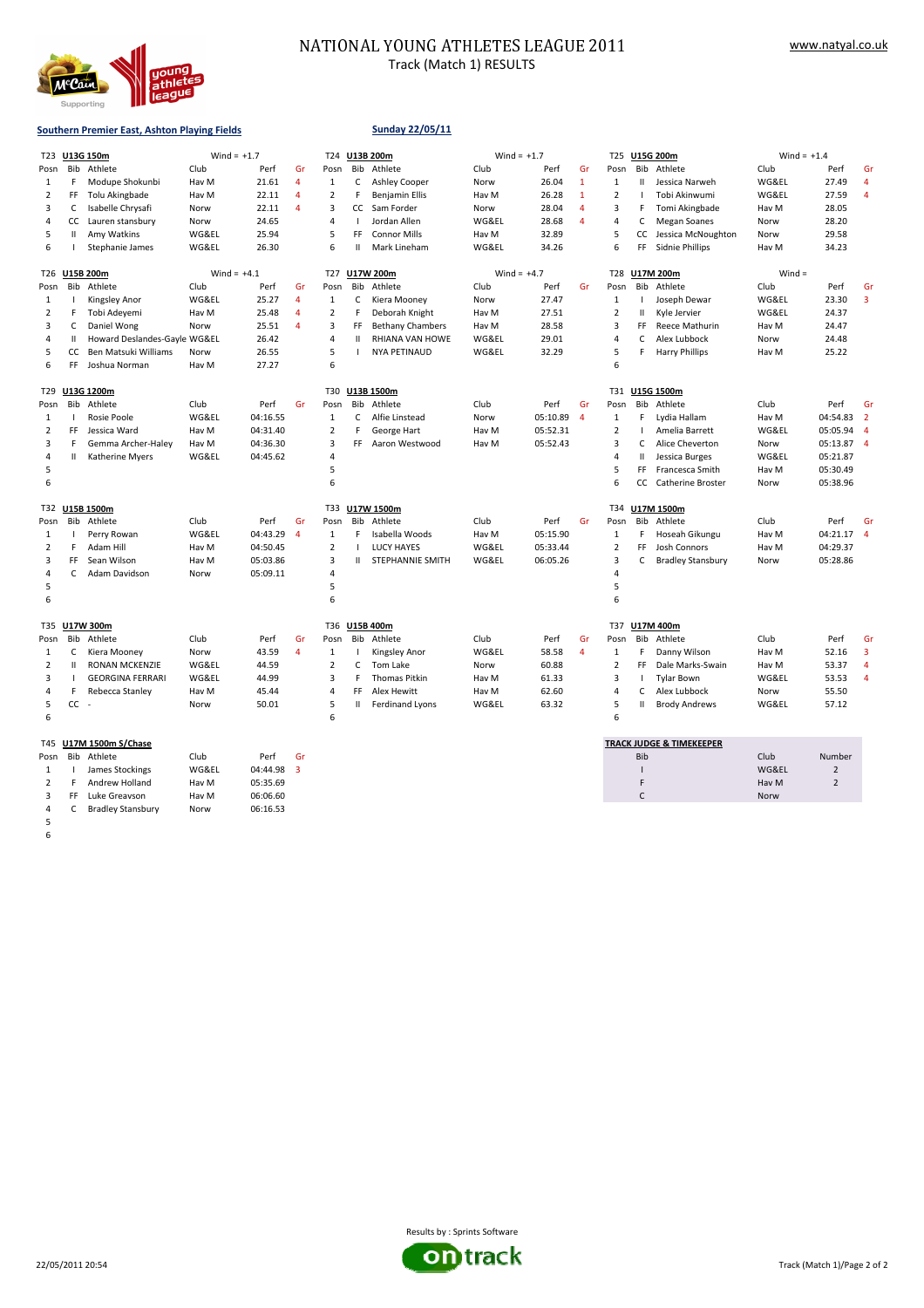

## NATIONAL YOUNG ATHLETES LEAGUE 2011 Field (Match 1) RESULTS

### **Southern Premier East, Ashton Playing Fields**

## **Sunday 22/05/11**

| <b>Club</b>     |              |                            | <b>Match Points</b> | Posn           |                | <b>League Points</b> |               | <b>Match Statistics</b>   |             |         |                         |                | <b>Athletes</b> |                           |       | <b>Events</b>     |                |
|-----------------|--------------|----------------------------|---------------------|----------------|----------------|----------------------|---------------|---------------------------|-------------|---------|-------------------------|----------------|-----------------|---------------------------|-------|-------------------|----------------|
|                 |              | Woodford Gn / Essex Ld.    | 581.0               | $\overline{2}$ | $\overline{2}$ |                      |               | <b>New League Records</b> | $\mathbf 0$ | Grade 2 | 8                       |                | <b>Boys</b>     | 110                       |       | Scored            | 82             |
|                 |              | <b>Havering Mayesbrook</b> | 588.5               | $\mathbf 1$    | $\overline{3}$ |                      |               | = League Records          | $\mathbf 0$ | Grade 3 | 30                      |                | Girls           | 92                        |       | Not Held          | $\mathbf 0$    |
|                 |              | <b>City of Norwich AC</b>  | 431.5               | 3              | $\mathbf{1}$   |                      |               | Grade 1                   | 11          | Grade 4 | 51                      |                |                 |                           |       | <b>Not Scored</b> | $\mathbf 0$    |
|                 |              | U13B Long Jump             |                     |                |                | F <sub>2</sub>       |               | U17M High Jump            |             |         |                         | F3.            |                 | U15B High Jump            |       |                   |                |
| Posn            |              | Bib Athlete                | Club                | Perf           | Gr             | Posn                 | Bib           | Athlete                   | Club        | Perf    | Gr                      | Posn           | Bib             | Athlete                   | Club  | Perf              | Gr             |
| 4               |              |                            | WG&EL               | 3.42           |                | 1                    | F             | Lewis Walker-Dobson       | Hav M       | 1.66    |                         |                | с               | Jack Dearden              | Norw  | 1.40              |                |
|                 |              | Alexander Hall-Cassidy     |                     |                |                |                      |               |                           |             |         |                         | $\mathbf{1}$   | J.              |                           |       |                   |                |
| 3               | F            | Morgan Seaman              | Hav M               | 3.86           |                |                      | c             |                           | Norw        |         |                         | $\overline{2}$ |                 | Lorenzo Okusaga           | WG&EL | 1.35              |                |
| 1               | с            | Ashley Cooper              | Norw                | 4.55           | 3              | 3                    |               | Kira McCook               | WG&EL       | 1.45    |                         | 5              | F               | Sean Wilson               | Hav M | 1.35              |                |
| 5               | Ш            | Mark Lineham               | WG&EL               | 2.94           |                | $\overline{2}$       | FF            | <b>Harry Phillips</b>     | Hav M       | 1.60    |                         | $\overline{4}$ | СC              | Ben Matsuki Williams      | Norw  | 1.35              |                |
| 6               | FF           | James Traylen              | Hav M               | 2.39           |                |                      | СC            |                           | Norw        |         |                         |                | Ш               |                           | WG&EL |                   |                |
| 2               | cc           | Sam Forder                 | Norw                | 3.89           |                | 4                    | Ш.            | Kyle Jervier              | WG&EL       | 1.40    |                         | 3              | FF              | Adam Hill                 | Hav M | 1.35              |                |
|                 |              |                            |                     |                |                |                      |               |                           |             |         |                         |                |                 |                           |       |                   |                |
|                 |              | U15B Hammer                |                     |                |                | F5                   |               | U17M Hammer               |             |         |                         | F <sub>6</sub> |                 | U17W Hammer               |       |                   |                |
| Posn            |              | Bib Athlete                | Club                | Perf           | Gr             | Posn                 |               | Bib Athlete               | Club        | Perf    | Gr                      | Posn           |                 | Bib Athlete               | Club  | Perf              | Gr             |
|                 | с            |                            | Norw                |                |                |                      | F             | Ben Thompson              | Hav M       |         |                         | 3              |                 | PAMELA MILLA              | WG&EL | 20.12             |                |
|                 |              | Ferdinand Lyons            | WG&EL               |                |                | 1                    | с             | <b>Micheal Painter</b>    | Norw        | 67.10   | 1                       | $\overline{2}$ | F               | Laura Drew                | Hav M | 21.66             |                |
| $\overline{2}$  | F            | Ed Thompson                | Hav M               | 12.44          |                |                      |               | <b>Daniel Francis</b>     | WG&EL       |         |                         | $1\,$          | с               | Gemma Vickery             | Norw  | 34.75             | 3              |
|                 | СC           | $\overline{\phantom{a}}$   | Norw                |                |                | $\overline{2}$       | FF.           | Oliver Garwandoe          | Hav M       | 8.43    |                         | $\overline{4}$ | $\mathbf{I}$    | <b>ALEX WILSON</b>        | WG&EL | 12.17             |                |
|                 | Ш            | Junior Milla               | WG&EL               |                |                |                      | CC            |                           | Norw        |         |                         |                | FF              |                           | Hav M |                   |                |
| $\mathbf{1}$    | FF           | Lewis Middleton            | Hav M               | 15.50          |                | 3                    | $\mathbf{II}$ | Hugh williams             | WG&EL       | 7.89    |                         |                | CC              |                           | Norw  |                   |                |
|                 |              |                            |                     |                |                |                      |               |                           |             |         |                         |                |                 |                           |       |                   |                |
| -67             |              | U17W Long Jump             |                     |                |                | F <sub>8</sub>       |               | U15B Shot                 |             |         |                         | F9             |                 | U13G Long Jump            |       |                   |                |
| Posn            | Bib          | Athlete                    | Club                | Perf           | Gr             | Posn                 | Bib           | Athlete                   | Club        | Perf    | Gr                      | Posn           | Bib             | Athlete                   | Club  | Perf              | Gr             |
| 1               | -1           | <b>RONAN MCKENZIE</b>      | WG&EL               | 5.21           | $\overline{2}$ | $\overline{2}$       | F             | Adam Hill                 | Hav M       | 7.00    |                         | 3              | с               | Maddie Stubbs             | Norw  | 3.75              |                |
| $\overline{2}$  | F            | <b>Bethany Chambers</b>    | Hav M               | 4.93           | $\overline{4}$ | 3                    | C             | Jamie Finch               | Norw        | 6.75    |                         | $\overline{2}$ |                 | Manpreet Bassi            | WG&EL | 3.78              |                |
| 3               | С            | Katie Vickery              | Norw                | 4.85           | $\overline{4}$ | $1\,$                |               | David Peddle              | WG&EL       | 10.36   | 4                       | $1\,$          | F               | Annie Maguire             | Hav M | 4.19              | $\overline{4}$ |
| 4               | Ш            | EBONY BOBB-SEMPLE          | WG&EL               | 4.61           |                | 4                    | FF            | Alex Hewitt               | Hav M       | 5.47    |                         | 6              | CC              | Lauren stansbury          | Norw  | 3.09              |                |
| 6               | FF           | Nina Olatunbosun           | Hav M               | 3.60           |                |                      | cc            | Ross Maclaghlan           | Norw        |         |                         | 5              | Ш               | Katie Petyt               | WG&EL | 3.47              |                |
| 5               | СC           | Sasha Virrel               | Norw                | 4.16           |                |                      | Ш             | Karim Ogodo               | WG&EL       |         |                         | $\overline{4}$ | FF              | Gemma Archer-Haley        | Hav M | 3.51              |                |
|                 |              |                            |                     |                |                |                      |               |                           |             |         |                         |                |                 |                           |       |                   |                |
|                 |              | U15B Javelin               |                     |                |                | F11                  |               | U17M Javelin              |             |         |                         |                |                 | U13B High Jump            |       |                   |                |
| Posn            | Bib          | Athlete                    | Club                | Perf           | Gr             | Posn                 | Bib           | Athlete                   | Club        | Perf    | Gr                      | Posn           | Bib             | Athlete                   | Club  | Perf              | Gr             |
| 3               | с            | Jack Dearden               | Norw                | 19.25          |                | 1                    | F             | Patrick Lear              | Hav M       | 44.64   | 3                       | 4              | F               | Morgan Seaman             | Hav M | 1.10              |                |
| 4               | F            | <b>Thomas Pitkin</b>       | Hav M               | 15.48          |                | 3                    | С             | James Kent                | Norw        | 30.80   |                         | 3              | С               | Callum Mooney             | Norw  | 1.15              |                |
| 1               | п.           | David Peddle               | WG&EL               | 30.44          |                | $\overline{2}$       |               | Daniel Francis            | WG&EL       | 34.95   |                         | $\overline{2}$ |                 | Ben Bobb-Semple           | WG&EL | 1.20              |                |
|                 |              |                            |                     |                |                |                      |               |                           |             |         |                         |                |                 |                           |       |                   |                |
|                 | $CC -$       |                            | Norw                |                |                | 5                    | FF            | Dale Marks-Swain          | Hav M       | 25.02   |                         |                | FF              | ÷,                        | Hav M |                   |                |
| 5               | FF           | Sean Wilson                | Hav M               | 12.01          |                | 4                    | CC            | <b>Bradley Stansbury</b>  | Norw        | 27.08   |                         | $\mathbf{1}$   | СC              | Miles Doncaster           | Norw  | 1.25              |                |
| $\overline{2}$  | Ш            | Hameed Khaliq              | WG&EL               | 23.97          |                | 6                    | Ш.            | Jo Liscalis               | WG&EL       | 24.55   |                         | 5              | Ш               | Jordan Allen              | WG&EL | 1.10              |                |
| -13             |              | U13G High Jump             |                     |                |                | F14                  |               | U15B Pole Vault           |             |         |                         |                |                 | U17M Pole Vault           |       |                   |                |
| Posn            | Bib          | Athlete                    | Club                | Perf           | Gr             | Posn                 |               | Bib Athlete               | Club        | Perf    | Gr                      | Posn           | Bib             | Athlete                   | Club  | Perf              | Gr             |
|                 |              |                            |                     |                |                |                      | F             |                           |             |         |                         |                | Ē               | Oliver Garwandoe          |       |                   |                |
| $3=$            | Č            | Sasha Dyke                 | Norw                | 1.10           |                |                      |               | Lewis Middleton           | Hav M       |         |                         | 1              |                 |                           | Hav M | 2.60              |                |
| $\overline{2}$  | -1           | Phoebe Fuhr                | WG&EL               | 1.15           |                | $\mathbf{1}$         |               | Lorenzo Okusaga           | WG&EL       | 2.40    | $\overline{4}$          |                | $\mathsf{C}$    |                           | Norw  |                   |                |
| $\mathbf{1}$    | F            | Annie Maguire              | Hav M               | 1.20           |                |                      | $\mathsf{C}$  | ÷,                        | Norw        |         |                         |                | $\mathbf{I}$    |                           | WG&EL |                   |                |
|                 | СC           | Amy Quantrill              | Norw                |                |                |                      | FF.           | ÷,                        | Hav M       |         |                         |                | FF              | ÷.                        | Hav M |                   |                |
|                 | Ш            | Amy Watkins                | WG&EL               |                |                |                      | $\mathbf{II}$ | ÷,                        | WG&EL       |         |                         |                | cc              | ٠.                        | Norw  |                   |                |
| $3=$            | FF           | Freya Gutteridge           | Hav M               | 1.10           |                |                      | $CC -$        |                           | Norw        |         |                         |                | $\mathbf{H}$    | $\overline{\phantom{a}}$  | WG&EL |                   |                |
|                 |              |                            |                     |                |                |                      |               |                           |             |         |                         |                |                 |                           |       |                   |                |
| F <sub>16</sub> |              | U15G Pole Vault            |                     |                |                |                      |               | U17W Pole Vault           |             |         |                         | F18            |                 | U17W Shot                 |       |                   |                |
| Posn            |              | Bib Athlete                | Club                | Perf           | Gr             | Posn                 |               | Bib Athlete               | Club        | Perf    | Gr                      | Posn           |                 | Bib Athlete               | Club  | Perf              | Gr             |
|                 | C            | ٠                          | Norw                |                |                |                      | F             |                           | Hav M       |         |                         | 3              | С               | Gemma Thrower             | Norw  | 6.62              |                |
|                 | $\mathbf{I}$ | $\overline{\phantom{a}}$   | WG&EL               |                |                | 1                    | C             | Sasha Virrel              | Norw        | 2.90    | $\overline{\mathbf{3}}$ | $\overline{2}$ |                 | <b>EBONY BOBB-SEMPLE</b>  | WG&EL | 6.63              |                |
| $\mathbf{1}$    | F            | Mercy Gutteridge           | Hav M               | 2.40           | $\overline{4}$ | 3                    |               | STEPHANNIE SMITH          | WG&EL       | 2.00    |                         | $1\,$          | F               | Deborah Knight            | Hav M | 9.97              | $\mathbf{1}$   |
|                 | cc           | $\overline{\phantom{a}}$   | Norw                |                |                |                      | FF            | ÷,                        | Hav M       |         |                         |                | $\mathbf{I}$    | NYA PETINAUD              | WG&EL |                   |                |
|                 | Ш            | $\overline{\phantom{a}}$   | WG&EL               |                |                |                      | $CC -$        |                           | Norw        |         |                         |                | cc              | ÷,                        | Norw  |                   |                |
|                 | FF -         |                            | Hav M               |                |                | $\overline{2}$       | Ш.            | <b>FREYA SPENCE</b>       | WG&EL       | 2.10    |                         |                |                 | FF Laura Drew             | Hav M |                   |                |
|                 |              |                            |                     |                |                |                      |               |                           |             |         |                         |                |                 |                           |       |                   |                |
|                 |              | U17M Long Jump             |                     |                |                |                      |               | F20 U15G Discus           |             |         |                         | F21            |                 | <b>U17W Discus</b>        |       |                   |                |
| Posn            |              | Bib Athlete                | Club                | Perf           | Gr             | Posn                 |               | Bib Athlete               | Club        | Perf    | Gr                      | Posn           |                 | Bib Athlete               | Club  | Perf              | Gr             |
|                 | $CC -$       |                            | Norw                |                |                | 5                    | C             | Alice Cheverton           | Norw        | 8.91    |                         | 3              | с               | Gemma Vickery             | Norw  | 22.68             |                |
| 1               | $\mathbf{L}$ | Joseph Dewar               | WG&EL               | 6.06           |                | 3                    |               | Annabell Kenny            | WG&EL       | 18.72   |                         | $\mathbf{1}$   |                 | <b>JASMINE BROWN-RASE</b> | WG&EL | 28.01             | 3              |
| 5               | Ш            | Olumide Ogunseitan         | WG&EL               | 5.03           |                | $\,1\,$              | F             | Georgie Taylor            | Hav M       | 34.23   | 1                       | 4              | F               | Laura Drew                | Hav M | 22.29             |                |
| $\overline{2}$  | с            | Steven Hadley              | Norw                | 5.74           |                | 4                    | Ш             | <b>Elanor Moss</b>        | WG&EL       | 15.34   |                         |                | FF              |                           | Hav M |                   |                |
| 3               | F            | Pedro Mulungo              | Hav M               | 5.44           |                | $\overline{2}$       | FF            | Rachel Forder             | Hav M       | 27.60   | $\mathbf{1}$            | $\overline{2}$ |                 | CC Gemma Thrower          | Norw  | 26.08             | $\overline{4}$ |
| 4               | FF           | Dale Marks-Swain           | Hav M               | 5.34           |                |                      | cc            | J.                        | Norw        |         |                         | 5              | Ш               | THELMA HMOKAPO-EMN WG&EL  |       | 19.55             |                |
|                 |              |                            |                     |                |                |                      |               |                           |             |         |                         |                |                 |                           |       |                   |                |
| F <sub>22</sub> |              | U13B Shot                  |                     |                |                | <b>F23</b>           |               | U15G Long Jump            |             |         |                         | F24            |                 | U15G Shot                 |       |                   |                |
| Posn            |              | Bib Athlete                | Club                | Perf           | Gr             | Posn                 |               | Bib Athlete               | Club        | Perf    | Gr                      | Posn           |                 | Bib Athlete               | Club  | Perf              | Gr             |
| 1               | F            | John Nelson                | Hav M               | 6.05           |                | $\overline{2}$       | C             | Laura Johnson             | Norw        | 4.49    | $\overline{4}$          | 3              |                 | Annabell Kenny            | WG&EL | 6.34              |                |
| 6               | -1           | Thomas Finch               | WG&EL               | 3.75           |                |                      |               | Monica Griffiths          | WG&EL       |         |                         | 4              | c               | Ellie Blunt               | Norw  | 5.71              |                |
| 2               | С            | Callum Mooney              | Norw                | 5.27           |                | $\mathbf{1}$         | F             | Chenice Constable         | Hav M       | 4.84    | 3                       | $\overline{2}$ | F               | Rachel Forder             | Hav M | 9.28              | $\overline{2}$ |
| 5               | FF           | James Traylen              | Hav M               | 3.97           |                | 4                    | СC            | Jessica McNoughton        | Norw        | 3.94    |                         | 5              | CC              | Ashleigh Bunn             | Norw  | 3.57              |                |
| 4               | Ш            | Alexander Hall-Cassidy     | WG&EL               | 5.22           |                | 3                    | Ш             | Tobi Akinwumi             | WG&EL       | 4.09    |                         |                | Ш               | Joanne Lineham            | WG&EL |                   |                |
| 3               |              | CC Alfie Linstead          | Norw                | 5.27           |                | 5                    |               | FF Sidnie Phillips        | Hav M       | 2.65    |                         | $\mathbf{1}$   |                 | FF Georgie Taylor         | Hav M | 9.40              | $\overline{2}$ |
|                 |              |                            |                     |                |                |                      |               |                           |             |         |                         |                |                 |                           |       |                   |                |



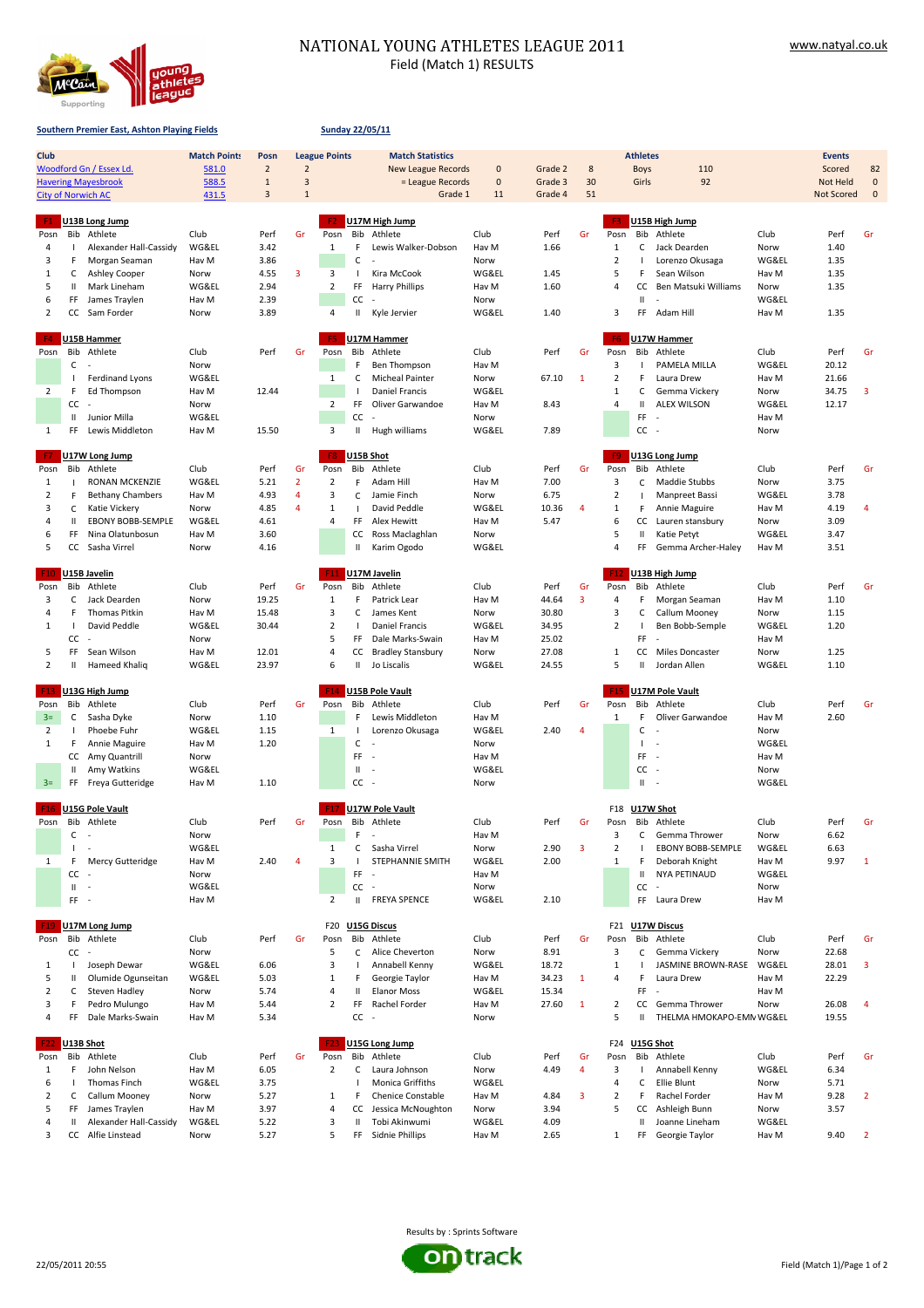

## NATIONAL YOUNG ATHLETES LEAGUE 2011 Field (Match 1) RESULTS

## **Southern Premier East, Ashton Playing Fields Sunday 22/05/11**

|                |              | U15B Long Jump           |       |       |                | F26          |              | <b>U15B Discus</b>          |       |       |                | F27                    |     | <b>U17M Discus</b>     |       |                |                |
|----------------|--------------|--------------------------|-------|-------|----------------|--------------|--------------|-----------------------------|-------|-------|----------------|------------------------|-----|------------------------|-------|----------------|----------------|
| Posn           |              | Bib Athlete              | Club  | Perf  | Gr             | Posn         |              | Bib Athlete                 | Club  | Perf  | Gr             | Posn                   |     | Bib Athlete            | Club  | Perf           | G              |
|                | Ш            |                          | WG&EL |       |                | 1            |              | David Peddle                | WG&EL | 30.86 | 3              | 4                      |     | Jo Liscalis            | WG&EL | 32.85          | 3              |
| $\overline{2}$ |              | CC Ross Maclaghlan       | Norw  | 5.57  | $\overline{2}$ |              | cc           | J.                          | Norw  |       |                | 2                      |     | Danny Wilson           | Hav M | 35.72          | 3              |
| $\mathbf{1}$   |              | Alex Law                 | Hav M | 6.09  | $\mathbf{1}$   | 2            | Ш.           | Hameed Khalig               | WG&EL | 28.33 | 4              | 3                      |     | Daniel Francis         | WG&EL | 35.18          | $\overline{3}$ |
|                |              | Junior Milla             | WG&EL |       |                | 3            | F            | Ed Thompson                 | Hav M | 17.26 |                | $\mathbf{1}$           | c   | <b>Micheal Painter</b> | Norw  | 50.62          | $\mathbf{1}$   |
| 3              | C.           | Daniel Wong              | Norw  | 4.80  |                | 4            | C            | Jack Dearden                | Norw  | 16.80 |                | 6                      | FF. | <b>Nick Duffey</b>     | Hav M | 25.78          |                |
| $\overline{4}$ | FF           | Tobi Adeyemi             | Hav M | 4.77  |                | 5            | FF.          | Ryan Crane                  | Hav M | 12.15 |                | 5                      |     | CC James Kent          | Norw  | 29.17          | $\overline{4}$ |
|                |              | U15G High Jump           |       |       |                |              |              | U17W High Jump              |       |       |                |                        |     | U17M Shot              |       |                |                |
| Posn           |              | Bib Athlete              | Club  | Perf  | Gr             | Posn         |              | Bib Athlete                 | Club  | Perf  | Gr             | Posn                   |     | Bib Athlete            | Club  | Perf           | Gr             |
| 2              | C            | Ellie Blunt              | Norw  | 1.49  | 3              | 3            | F.           | Rowan Walsh                 | Hav M | 1.35  |                | 2                      |     | Hugh williams          | WG&EL | 11.04          | $\overline{4}$ |
| 1              |              | Joanne Lineham           | WG&EL | 1.55  | 1              |              | $\mathsf{C}$ |                             | Norw  |       |                | 6                      |     | Lewis Walker-Dobson    | Hav M | 6.79           |                |
| 3              |              | <b>Megan Poultney</b>    | Hav M | 1.46  | $\overline{3}$ | $\mathbf{1}$ |              | <b>CHLOE MICHAUD</b>        | WG&EL | 1.49  | $\overline{4}$ | $\mathbf{1}$           | c   | <b>Micheal Painter</b> | Norw  | 13.04          | $\overline{2}$ |
|                | cc           | $\overline{\phantom{a}}$ | Norw  |       |                |              | FF.          | ٠.                          | Hav M |       |                | 4                      | п   | Jo Liscalis            | WG&EL | 9.55           |                |
| 4              |              | Melody Trout             | WG&EL | 1.35  |                |              | $CC -$       |                             | Norw  |       |                | 5                      | FF. | Pedro Mulungo          | Hav M | 8.38           |                |
| 5              | FF.          | Sidnie Phillips          | Hav M | 1.20  |                | 2            | $\mathbf{H}$ | HANNAH PATTIE-BALLILA WG&EL |       | 1.40  |                | 3                      |     | CC James Kent          | Norw  | 10.09          |                |
|                |              | U17M Triple Jump         |       |       |                |              |              | U17W Triple Jump            |       |       |                |                        |     | U15G Javelin           |       |                |                |
| Posn           |              | Bib Athlete              | Club  | Perf  | Gr             | Posn         |              | Bib Athlete                 | Club  | Perf  | Gr             | Posn                   |     | Bib Athlete            | Club  | Perf           | Gr             |
| 2              |              | Lewis Walker-Dobson      | Hav M | 11.95 |                | 1            |              | <b>RONAN MCKENZIE</b>       | WG&EL | 10.77 | $\overline{2}$ | 3                      |     | <b>Elanor Moss</b>     | WG&EL | 19.38          |                |
|                | C            | $\overline{\phantom{a}}$ | Norw  |       |                |              | C            |                             | Norw  |       |                | 4                      | C   | Alice Cheverton        | Norw  | 6.57           |                |
| 1              |              | Kira McCook              | WG&EL | 12.18 |                | 2            | F            | <b>Bethany Chambers</b>     | Hav M | 10.32 | 3              | 1                      |     | Georgie Taylor         | Hav M | 23.19          |                |
|                | FF.          | Pedro Mulungo            | Hav M |       |                | 3            | $\mathbf{H}$ | <b>ALEX WILSON</b>          | WG&EL | 8.70  |                |                        | Ш   | Annabell Kenny         | WG&EL |                |                |
|                | $CC -$       |                          | Norw  |       |                |              | $CC -$       |                             | Norw  |       |                | 5                      | CC  | Ashleigh Bunn          | Norw  | 6.37           |                |
| 3              | $\mathbf{H}$ | <b>Brody Andrews</b>     | WG&EL | 11.32 |                |              | FF -         |                             | Hav M |       |                | 2                      |     | FF Rachel Forder       | Hav M | 21.97          | $\overline{a}$ |
|                |              | U17W Javelin             |       |       |                |              |              | U13G Shot                   |       |       |                | <b>FIELD OFFICIALS</b> |     |                        |       |                |                |
| Posn           |              | Bib Athlete              | Club  | Perf  | Gr             | Posn         |              | Bib Athlete                 | Club  | Perf  | Gr             |                        | Bib |                        | Club  | Number         |                |
| 3              |              | Deborah Knight           | Hav M | 25.82 | $\overline{4}$ | 1            |              | Stephanie Howe              | WG&EL | 7.59  | 3              |                        |     |                        | WG&EL | $\overline{4}$ |                |
| 1              |              | Gemma Thrower            | Norw  | 31.39 | 3              | 2            |              | Freya Gutteridge            | Hav M | 6.87  | 4              |                        | F   |                        | Hav M | 4              |                |
| $\overline{2}$ |              | RHIANA VAN HOWE          | WG&EL | 30.79 | $\overline{3}$ | 3            | C.           | <b>Maddie Stubbs</b>        | Norw  | 5.89  |                |                        | C   |                        | Norw  | $\overline{4}$ |                |
|                | FF           |                          | Hav M |       |                | 4            | Ш            | Amy Watkins                 | WG&EL | 5.53  |                |                        |     |                        |       |                |                |
| 4              |              | Gemma Vickery            | Norw  |       |                |              |              |                             |       |       |                |                        |     |                        |       |                |                |
|                | CC           |                          |       | 18.42 |                | 5            | FF.          | Kiera Law                   | Hav M | 5.27  |                |                        |     |                        |       |                |                |